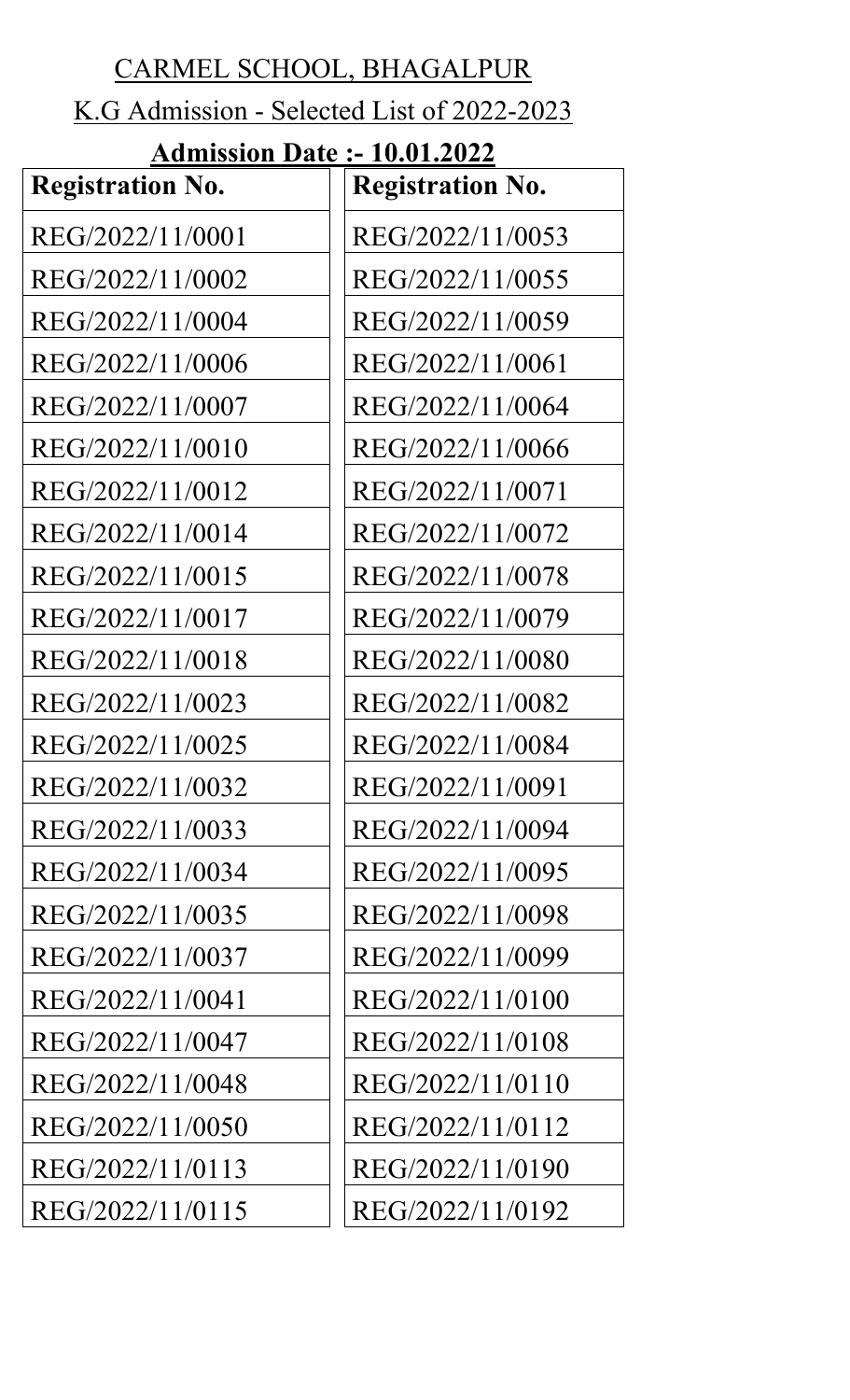| REG/2022/11/0117 | REG/2022/11/0193 |
|------------------|------------------|
| REG/2022/11/0119 | REG/2022/11/0196 |
| REG/2022/11/0121 | REG/2022/11/0199 |
| REG/2022/11/0123 | REG/2022/11/0202 |
| REG/2022/11/0124 | REG/2022/11/0207 |
| REG/2022/11/0131 | REG/2022/11/0208 |
| REG/2022/11/0132 | REG/2022/11/0211 |
| REG/2022/11/0134 | REG/2022/11/0213 |
| REG/2022/11/0144 | REG/2022/11/0215 |
| REG/2022/11/0150 | REG/2022/11/0219 |
| REG/2022/11/0153 | REG/2022/11/0220 |
| REG/2022/11/0156 | REG/2022/11/0226 |
| REG/2022/11/0160 | REG/2022/11/0227 |
| REG/2022/11/0161 | REG/2022/11/0233 |
| REG/2022/11/0162 | REG/2022/11/0235 |
| REG/2022/11/0167 | REG/2022/11/0241 |
| REG/2022/11/0171 | REG/2022/11/0246 |
| REG/2022/11/0174 | REG/2022/11/0247 |
| REG/2022/11/0175 | REG/2022/11/0253 |
| REG/2022/11/0177 | REG/2022/11/0266 |
| REG/2022/11/0178 | REG/2022/11/0269 |
| REG/2022/11/0182 | REG/2022/11/0271 |
| REG/2022/11/0183 | REG/2022/11/0272 |
| REG/2022/11/0185 | REG/2022/11/0273 |
| REG/2022/11/0186 | REG/2022/11/0276 |
| REG/2022/11/0187 | REG/2022/11/0280 |

| REG/2022/11/0193 |
|------------------|
| REG/2022/11/0196 |
| REG/2022/11/0199 |
| REG/2022/11/0202 |
| REG/2022/11/0207 |
| REG/2022/11/0208 |
| REG/2022/11/0211 |
| REG/2022/11/0213 |
| REG/2022/11/0215 |
| REG/2022/11/0219 |
| REG/2022/11/0220 |
| REG/2022/11/0226 |
| REG/2022/11/0227 |
| REG/2022/11/0233 |
| REG/2022/11/0235 |
| REG/2022/11/0241 |
| REG/2022/11/0246 |
| REG/2022/11/0247 |
| REG/2022/11/0253 |
| REG/2022/11/0266 |
| REG/2022/11/0269 |
| REG/2022/11/0271 |
| REG/2022/11/0272 |
| REG/2022/11/0273 |
| REG/2022/11/0276 |
| REG/2022/11/0280 |
|                  |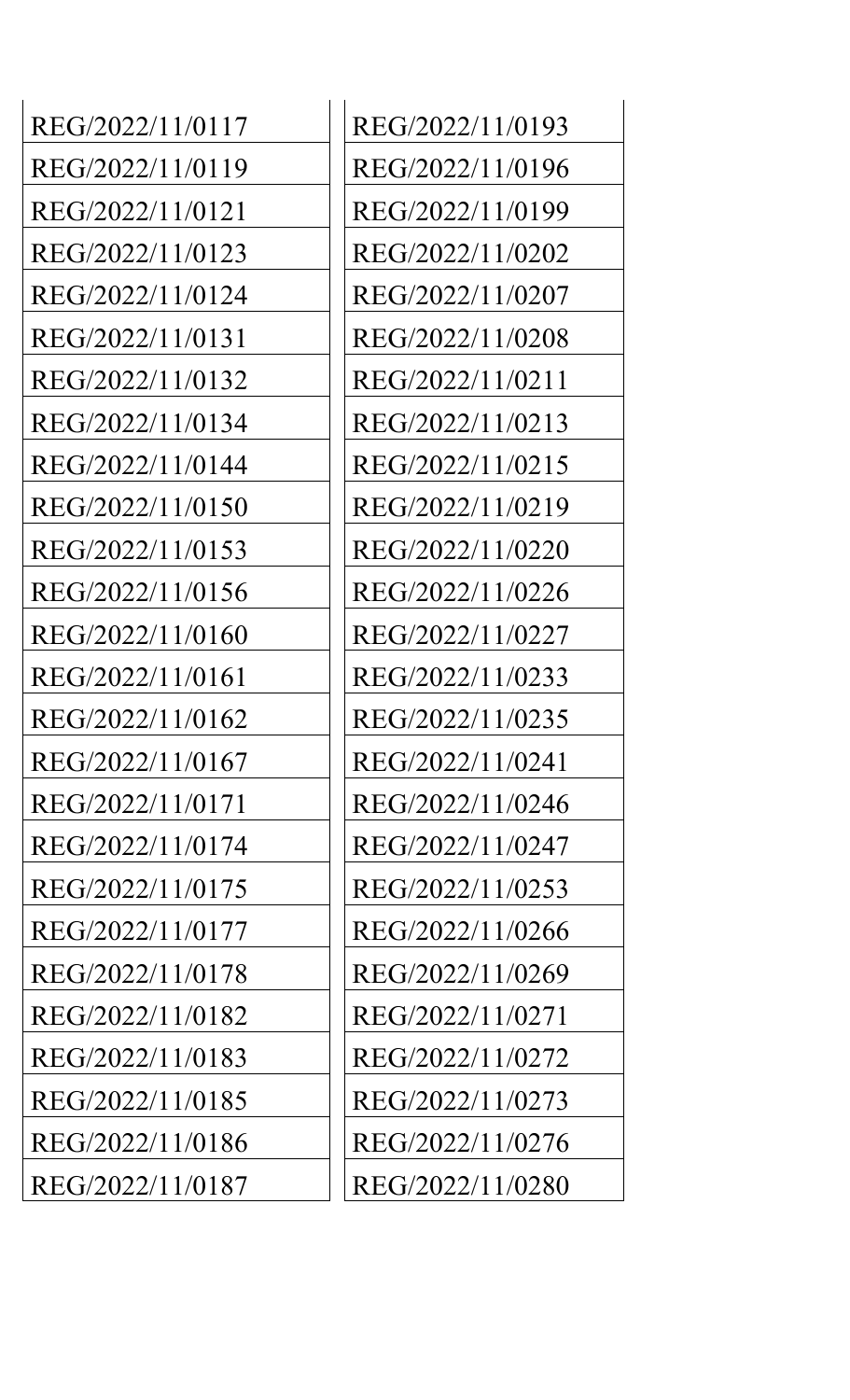### CARMEL SCHOOL, BHAGALPUR

## K.G Admission - Selected List of 2022-2023

| <b>Admission Date: - 11.01.2022</b> |                         |  |
|-------------------------------------|-------------------------|--|
| <b>Registration No.</b>             | <b>Registration No.</b> |  |
| REG/2022/11/0282                    | REG/2022/11/0350        |  |
| REG/2022/11/0284                    | REG/2022/11/0351        |  |
| REG/2022/11/0285                    | REG/2022/11/0355        |  |
| REG/2022/11/0288                    | REG/2022/11/0357        |  |
| REG/2022/11/0290                    | REG/2022/11/0359        |  |
| REG/2022/11/0294                    | REG/2022/11/0362        |  |
| REG/2022/11/0301                    | REG/2022/11/0364        |  |
| REG/2022/11/0302                    | REG/2022/11/0366        |  |
| REG/2022/11/0303                    | REG/2022/11/0367        |  |
| REG/2022/11/0307                    | REG/2022/11/0369        |  |
| REG/2022/11/0308                    | REG/2022/11/0371        |  |
| REG/2022/11/0313                    | REG/2022/11/0372        |  |
| REG/2022/11/0315                    | REG/2022/11/0374        |  |
| REG/2022/11/0316                    | REG/2022/11/0375        |  |
| REG/2022/11/0324                    | REG/2022/11/0376        |  |
| REG/2022/11/0327                    | REG/2022/11/0377        |  |
| REG/2022/11/0328                    | REG/2022/11/0382        |  |
| REG/2022/11/0330                    | REG/2022/11/0387        |  |
| REG/2022/11/0332                    | REG/2022/11/0389        |  |
| REG/2022/11/0333                    | REG/2022/11/0393        |  |
| REG/2022/11/0335                    | REG/2022/11/0396        |  |
| REG/2022/11/0337                    | REG/2022/11/0402        |  |
| REG/2022/11/0340                    | REG/2022/11/0404        |  |

 $\big|{\text{REG}}/2022/11/0341\big|{\text{REG}}/2022/11/0405$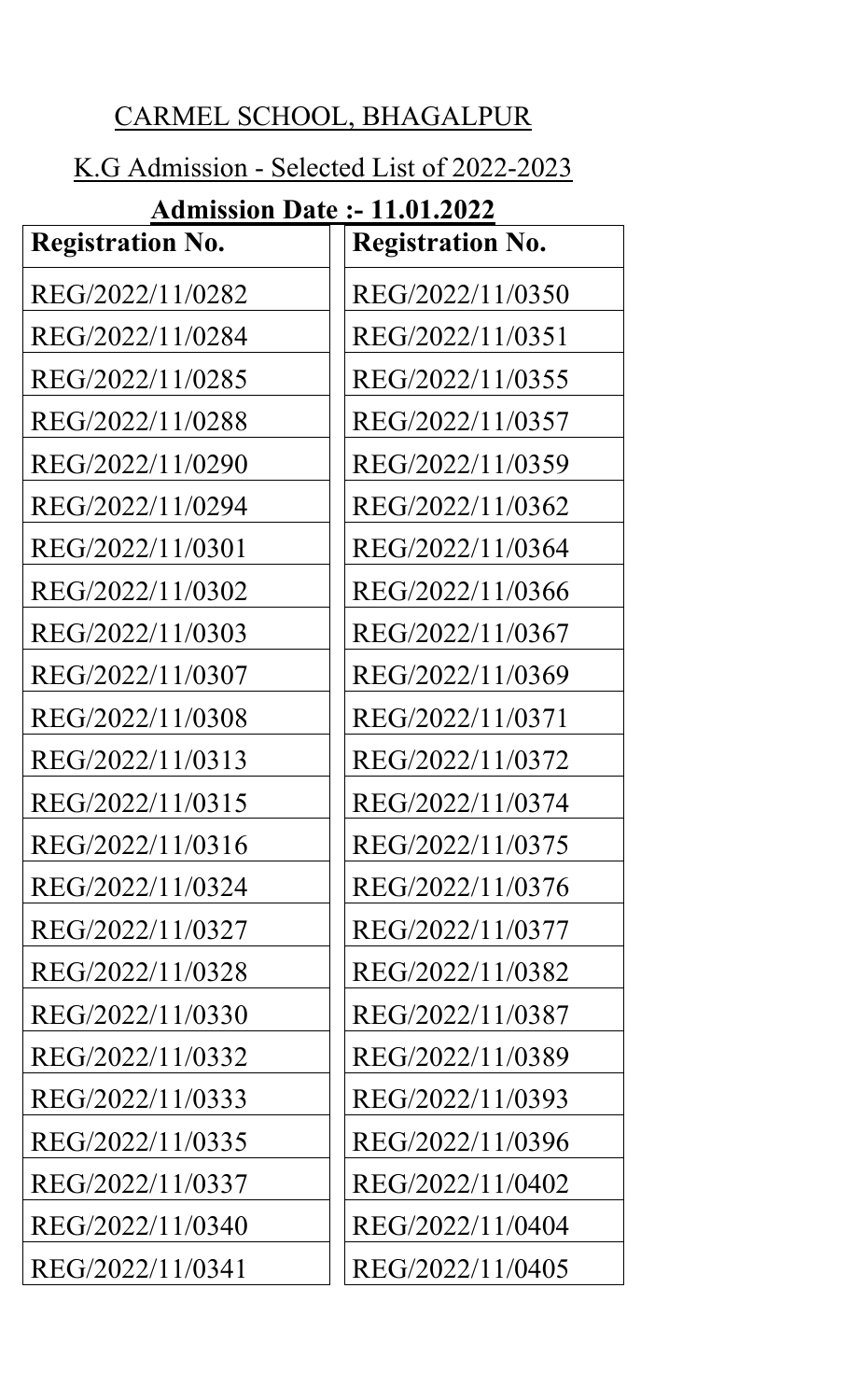| <b>Registration No.</b> | <b>Registration No.</b> |
|-------------------------|-------------------------|
| REG/2022/11/0342        | REG/2022/11/0484        |
| REG/2022/11/0344        | REG/2022/11/0488        |
| REG/2022/11/0348        | REG/2022/11/0489        |
| REG/2022/11/0413        | REG/2022/11/0409        |
| REG/2022/11/0415        | REG/2022/11/0410        |
| REG/2022/11/0418        | REG/2022/11/0412        |
| REG/2022/11/0420        | REG/2022/11/0491        |
| REG/2022/11/0423        | REG/2022/11/0494        |
| REG/2022/11/0424        | REG/2022/11/0496        |
| REG/2022/11/0425        | REG/2022/11/0497        |
| REG/2022/11/0428        | REG/2022/11/0498        |
| REG/2022/11/0429        | REG/2022/11/0499        |
| REG/2022/11/0431        | REG/2022/11/0501        |
| REG/2022/11/0434        | REG/2022/12/0511        |
| REG/2022/11/0437        | REG/2022/12/0513        |
| REG/2022/11/0439        | REG/2022/12/0521        |
| REG/2022/11/0442        | REG/2022/12/0522        |
| REG/2022/11/0445        | REG/2022/12/0525        |
| REG/2022/11/0449        | REG/2022/12/0526        |
| REG/2022/11/0459        | 22/0528/B               |
| REG/2022/11/0460        | REG/2022/12/0531        |
| REG/2022/11/0462        | REG/2022/12/0537        |
| REG/2022/11/0465        | REG/2022/12/0538        |
| REG/2022/11/0470        | REG/2022/12/0541        |
| REG/2022/11/0477        | REG/2022/12/0542        |
| REG/2022/11/0480        |                         |
| REG/2022/11/0483        |                         |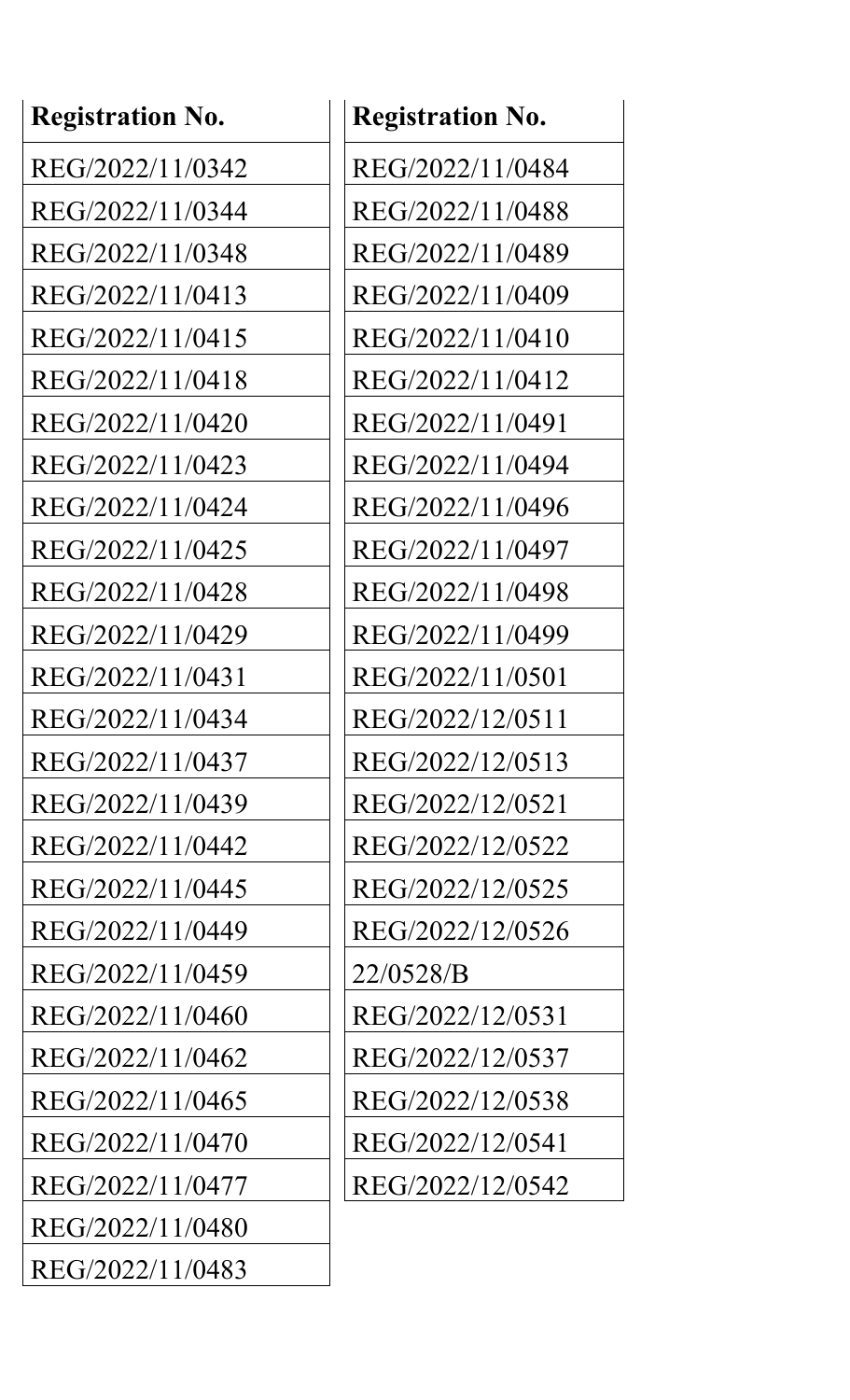#### CARMEL SCHOOL, BHAGALPUR

#### NOTICE -2022-2023

# **ADMISSION FOR K.G I 2022-2023 WILL BE ON 10.01.2022 (Monday) and 11.01.2022 (Tuesday)**

## Ø **Uniform Measurement on 10.01.2022 (Monday) & 11.01.2022 (Tuesday)**

The total amount required at the time of admission is **Rs. 56,860/-** (**Rupees Fifty Six Thousand Eight Hundred and Sixty Only).** 

Ø **Kindly make a demand draft in favour of "Principal Carmel School, payable at Bhagalpur."**

Ø **Timings for admission: 9.30 a.m. – 1.00 p.m.**

Both the Parents are requested to bring the child on the day of admission. (Compulsory)

- $\triangleright$  The following documents will be accepted as proof of the date of birth:
	- Birth certificate from the Municipality Or Municipal Corporation Xerox as well as Original (**Compulsory)**
	- Aadhar Card Xerox as well as Original(**Compulsory)**

## **ONCE THE ADMISSION HAS BEEN TAKEN THE FEES WILL NOT BE REFUNDED**

**Date: 09.01.2021 Principal**